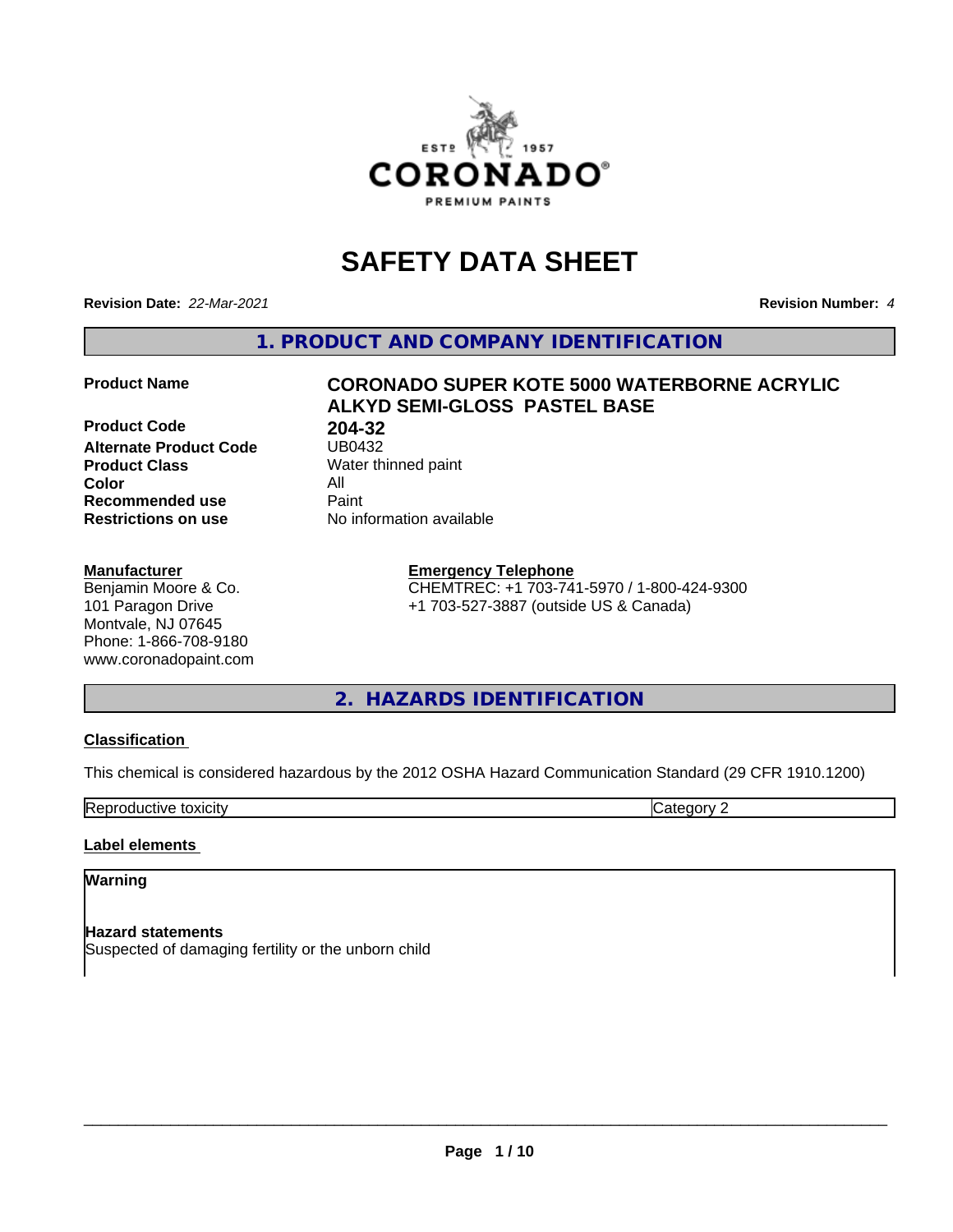# 204-32 - **CORONADO SUPER KOTE 5000 WATERBORNE ACRYLIC ALKYD SEMI-GLOSS PASTEL BASE**



**Odor** little or no odor

# **Precautionary Statements - Prevention**

Obtain special instructions before use Do not handle until all safety precautions have been read and understood Use personal protective equipment as required

#### **Precautionary Statements - Response**

IF exposed or concerned: Get medical advice/attention

# **Precautionary Statements - Storage**

Store locked up

#### **Precautionary Statements - Disposal**

Dispose of contents/container to an approved waste disposal plant

# **Hazards not otherwise classified (HNOC)**

Not applicable

# **Other information**

No information available

 **WARNING:** This product contains isothiazolinone compounds at levels of <0.1%. These substances are biocides commonly found in most paints and a variety of personal care products as a preservative. Certain individuals may be sensitive or allergic to these substances, even at low levels.

 $\_$  ,  $\_$  ,  $\_$  ,  $\_$  ,  $\_$  ,  $\_$  ,  $\_$  ,  $\_$  ,  $\_$  ,  $\_$  ,  $\_$  ,  $\_$  ,  $\_$  ,  $\_$  ,  $\_$  ,  $\_$  ,  $\_$  ,  $\_$  ,  $\_$  ,  $\_$  ,  $\_$  ,  $\_$  ,  $\_$  ,  $\_$  ,  $\_$  ,  $\_$  ,  $\_$  ,  $\_$  ,  $\_$  ,  $\_$  ,  $\_$  ,  $\_$  ,  $\_$  ,  $\_$  ,  $\_$  ,  $\_$  ,  $\_$  ,

# **3. COMPOSITION INFORMATION ON COMPONENTS**

| <b>Chemical name</b>            | <b>CAS No.</b> | Weight-%    |
|---------------------------------|----------------|-------------|
| Titanium dioxide                | 13463-67-7     | $20 - 25$   |
| Kaolin                          | 1332-58-7      | - 5         |
| Limestone                       | 1317-65-3      | - 5         |
| Propylene glycol                | $57 - 55 - 6$  | - 5         |
| Silica amorphous                | 7631-86-9      | - 5         |
| Sodium C14-C16 olefin sulfonate | 68439-57-6     | $0.1 - 0.5$ |
| Trimethylolpropane              | 77-99-6        | $0.1 - 0.5$ |

# **4. FIRST AID MEASURES**

**General Advice** No hazards which require special first aid measures.

**Eye Contact Rinse thoroughly with plenty of water for at least 15 minutes and consult a**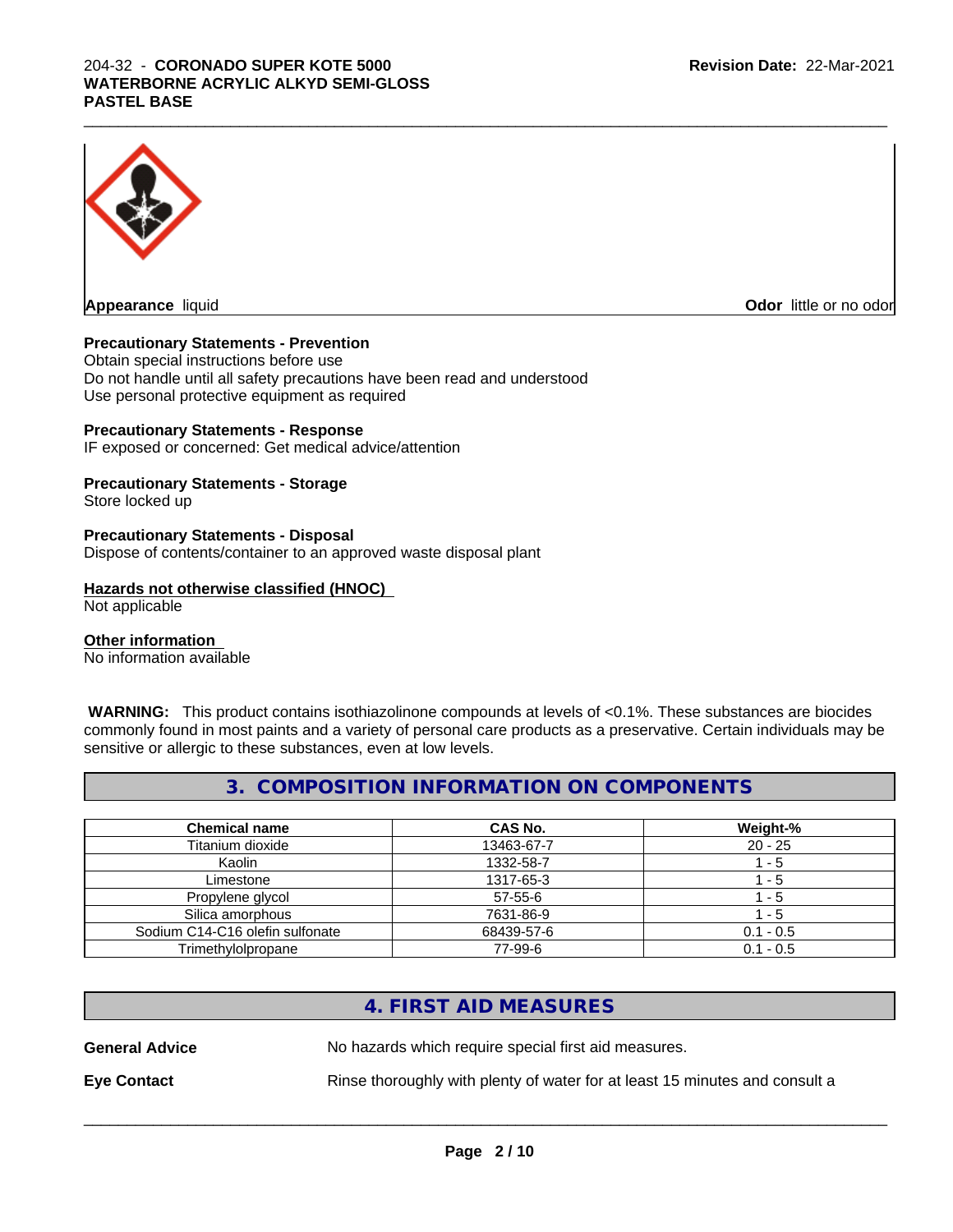|                                                  | physician.                                                                                               |  |
|--------------------------------------------------|----------------------------------------------------------------------------------------------------------|--|
| <b>Skin Contact</b>                              | Wash off immediately with soap and plenty of water while removing all<br>contaminated clothes and shoes. |  |
| <b>Inhalation</b>                                | Move to fresh air. If symptoms persist, call a physician.                                                |  |
| Ingestion                                        | Clean mouth with water and afterwards drink plenty of water. Consult a physician<br>if necessary.        |  |
| <b>Most Important</b><br><b>Symptoms/Effects</b> | None known.                                                                                              |  |
| <b>Notes To Physician</b>                        | Treat symptomatically.                                                                                   |  |

 $\_$  ,  $\_$  ,  $\_$  ,  $\_$  ,  $\_$  ,  $\_$  ,  $\_$  ,  $\_$  ,  $\_$  ,  $\_$  ,  $\_$  ,  $\_$  ,  $\_$  ,  $\_$  ,  $\_$  ,  $\_$  ,  $\_$  ,  $\_$  ,  $\_$  ,  $\_$  ,  $\_$  ,  $\_$  ,  $\_$  ,  $\_$  ,  $\_$  ,  $\_$  ,  $\_$  ,  $\_$  ,  $\_$  ,  $\_$  ,  $\_$  ,  $\_$  ,  $\_$  ,  $\_$  ,  $\_$  ,  $\_$  ,  $\_$  ,

**5. FIRE-FIGHTING MEASURES**

| <b>Suitable Extinguishing Media</b>                                              | Use extinguishing measures that are appropriate to local<br>circumstances and the surrounding environment.                                   |
|----------------------------------------------------------------------------------|----------------------------------------------------------------------------------------------------------------------------------------------|
| Protective equipment and precautions for firefighters                            | As in any fire, wear self-contained breathing apparatus<br>pressure-demand, MSHA/NIOSH (approved or equivalent)<br>and full protective gear. |
| <b>Specific Hazards Arising From The Chemical</b>                                | Closed containers may rupture if exposed to fire or<br>extreme heat.                                                                         |
| <b>Sensitivity to mechanical impact</b>                                          | No                                                                                                                                           |
| Sensitivity to static discharge                                                  | No                                                                                                                                           |
| <b>Flash Point Data</b><br>Flash point (°F)<br>Flash Point (°C)<br><b>Method</b> | Not applicable<br>Not applicable<br>Not applicable                                                                                           |
| <b>Flammability Limits In Air</b>                                                |                                                                                                                                              |
| Lower flammability limit:<br><b>Upper flammability limit:</b>                    | Not applicable<br>Not applicable                                                                                                             |
| Health: 2<br><b>Flammability: 0</b><br><b>NFPA</b>                               | <b>Instability: 0</b><br><b>Special: Not Applicable</b>                                                                                      |
| <b>NFPA Legend</b><br>0 - Not Hazardous<br>1 - Slightly                          |                                                                                                                                              |

- 1 Slightly
- 2 Moderate
- 3 High
- 4 Severe

*The ratings assigned are only suggested ratings, the contractor/employer has ultimate responsibilities for NFPA ratings where this system is used.*

*Additional information regarding the NFPA rating system is available from the National Fire Protection Agency (NFPA) at www.nfpa.org.*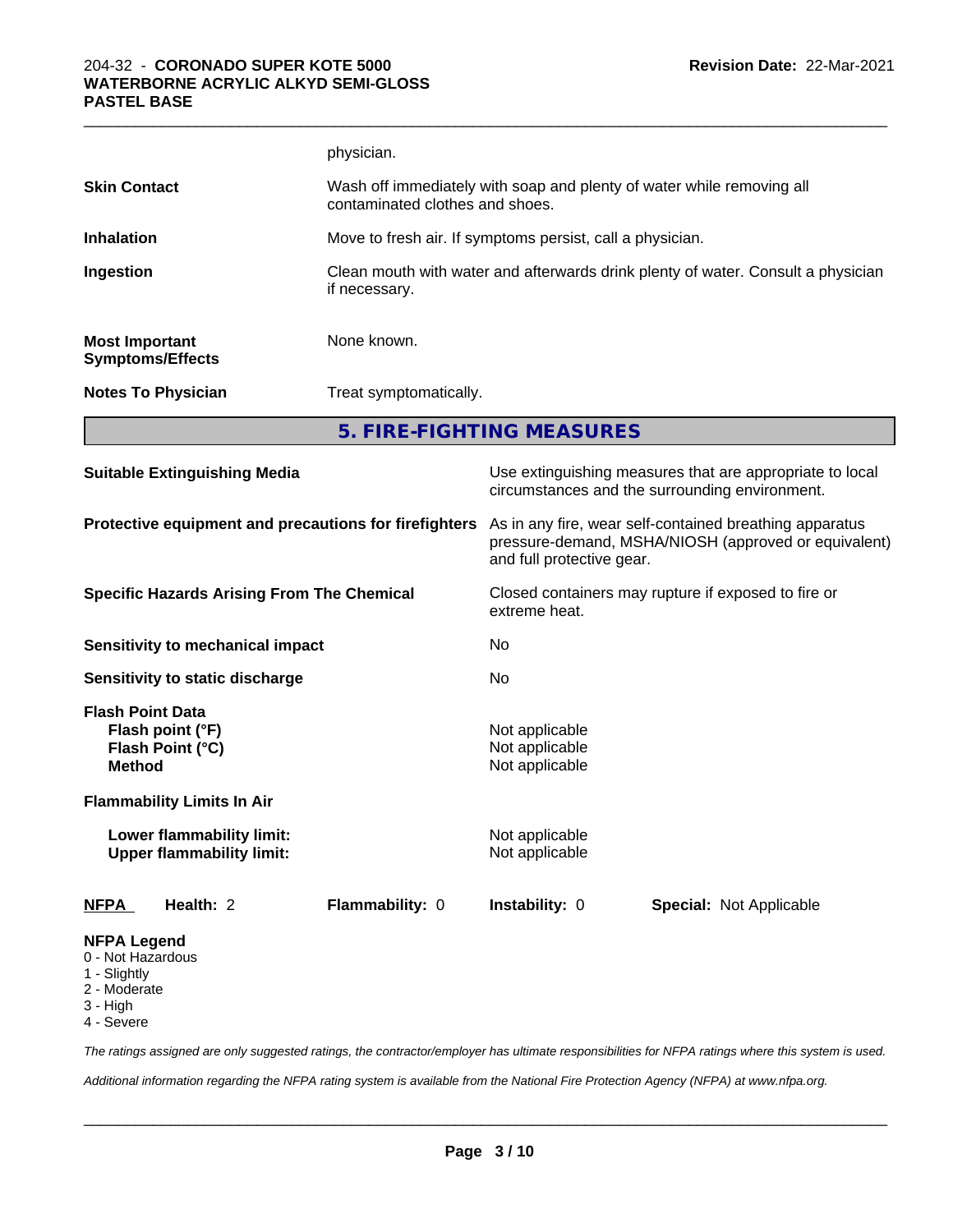|                                                                                                                                                                                                     | <b>6. ACCIDENTAL RELEASE MEASURES</b>                                                                |  |  |
|-----------------------------------------------------------------------------------------------------------------------------------------------------------------------------------------------------|------------------------------------------------------------------------------------------------------|--|--|
| <b>Personal Precautions</b>                                                                                                                                                                         | Avoid contact with skin, eyes and clothing. Ensure adequate ventilation.                             |  |  |
| <b>Other Information</b>                                                                                                                                                                            | Prevent further leakage or spillage if safe to do so.                                                |  |  |
| <b>Environmental precautions</b>                                                                                                                                                                    | See Section 12 for additional Ecological Information.                                                |  |  |
| <b>Methods for Cleaning Up</b>                                                                                                                                                                      | Soak up with inert absorbent material. Sweep up and shovel into suitable<br>containers for disposal. |  |  |
|                                                                                                                                                                                                     | 7. HANDLING AND STORAGE                                                                              |  |  |
| Avoid contact with skin, eyes and clothing. Avoid breathing vapors, spray mists or<br><b>Handling</b><br>sanding dust. In case of insufficient ventilation, wear suitable respiratory<br>equipment. |                                                                                                      |  |  |
| <b>Storage</b>                                                                                                                                                                                      | Keep container tightly closed. Keep out of the reach of children.                                    |  |  |
| <b>Incompatible Materials</b>                                                                                                                                                                       | No information available                                                                             |  |  |
|                                                                                                                                                                                                     |                                                                                                      |  |  |

 $\_$  ,  $\_$  ,  $\_$  ,  $\_$  ,  $\_$  ,  $\_$  ,  $\_$  ,  $\_$  ,  $\_$  ,  $\_$  ,  $\_$  ,  $\_$  ,  $\_$  ,  $\_$  ,  $\_$  ,  $\_$  ,  $\_$  ,  $\_$  ,  $\_$  ,  $\_$  ,  $\_$  ,  $\_$  ,  $\_$  ,  $\_$  ,  $\_$  ,  $\_$  ,  $\_$  ,  $\_$  ,  $\_$  ,  $\_$  ,  $\_$  ,  $\_$  ,  $\_$  ,  $\_$  ,  $\_$  ,  $\_$  ,  $\_$  ,

# **8. EXPOSURE CONTROLS/PERSONAL PROTECTION**

# **Exposure Limits**

| <b>Chemical name</b> | <b>ACGIH TLV</b>                                                 | <b>OSHA PEL</b>            |  |
|----------------------|------------------------------------------------------------------|----------------------------|--|
| Titanium dioxide     | TWA: $10 \text{ mg/m}^3$                                         | 15 mg/m $3$ - TWA          |  |
| Kaolin               | TWA: 2 mg/m <sup>3</sup> particulate matter<br>15 mg/m $3$ - TWA |                            |  |
|                      | containing no asbestos and <1%                                   | $5 \text{ mg/m}^3$ - TWA   |  |
|                      | crystalline silica, respirable particulate                       |                            |  |
|                      | matter                                                           |                            |  |
| Limestone            | N/E                                                              | 15 mg/m <sup>3</sup> - TWA |  |
|                      |                                                                  | $5 \text{ mg/m}^3$ - TWA   |  |
| Silica amorphous     | N/E                                                              | 20 mppcf - TWA             |  |
|                      |                                                                  |                            |  |

#### **Legend**

ACGIH - American Conference of Governmental Industrial Hygienists Exposure Limits OSHA - Occupational Safety & Health Administration Exposure Limits N/E - Not Established

| <b>Engineering Measures</b> | Ensure adequate ventilation, especially in confined areas. |  |
|-----------------------------|------------------------------------------------------------|--|
|-----------------------------|------------------------------------------------------------|--|

# **Personal Protective Equipment**

| <b>Eye/Face Protection</b>    | Safety glasses with side-shields.                                                                                                   |
|-------------------------------|-------------------------------------------------------------------------------------------------------------------------------------|
| <b>Skin Protection</b>        | Protective gloves and impervious clothing.                                                                                          |
| <b>Respiratory Protection</b> | In case of insufficient ventilation wear suitable respiratory equipment.                                                            |
| <b>Hygiene Measures</b>       | Avoid contact with skin, eyes and clothing. Remove and wash contaminated<br>clothing before re-use. Wash thoroughly after handling. |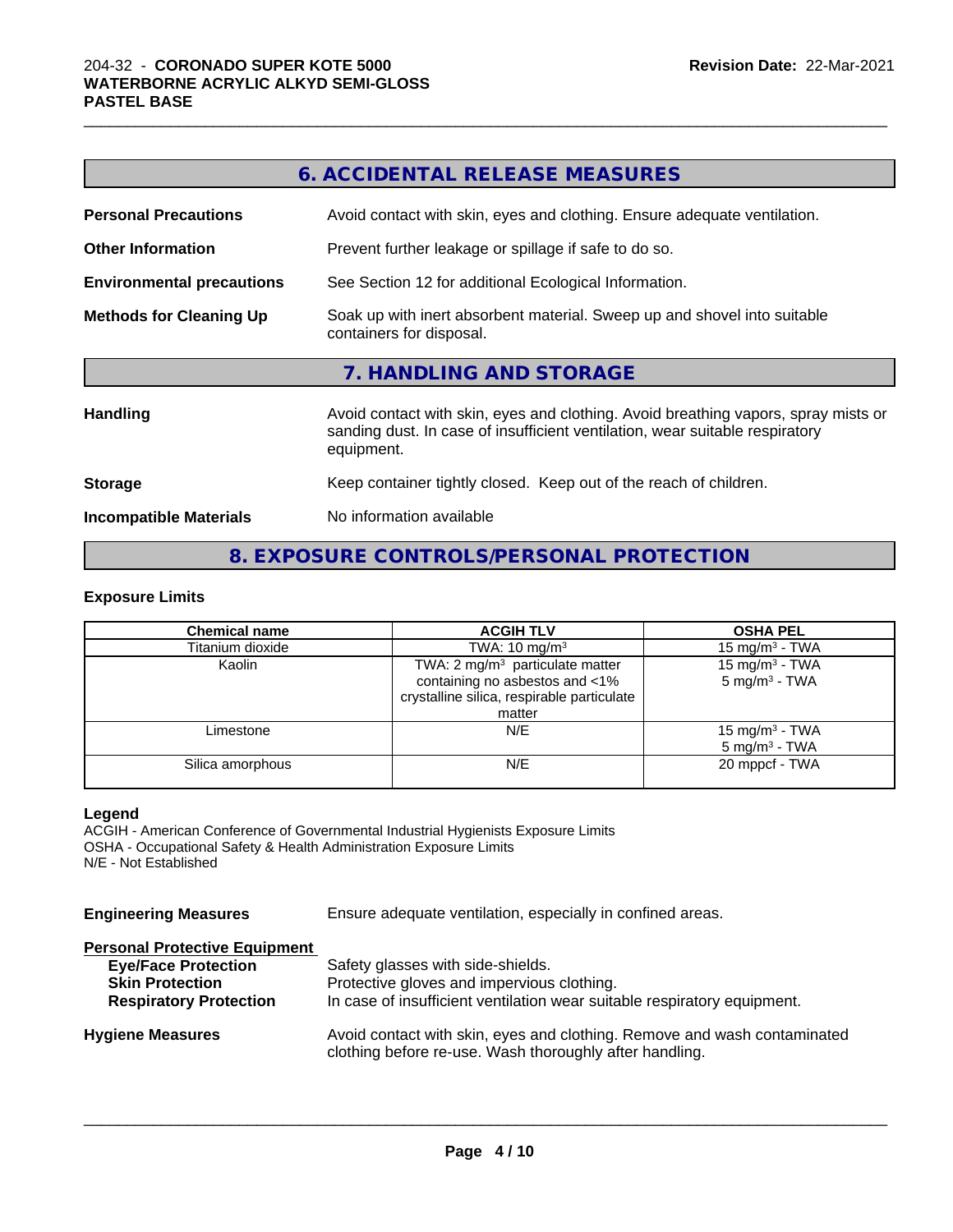| 9. PHYSICAL AND CHEMICAL PROPERTIES |  |
|-------------------------------------|--|
|-------------------------------------|--|

**Appearance** liquid **Odor** little or no odor **Odor Threshold No information available Density (lbs/gal)** 10.5 - 10.9 **Specific Gravity** 1.25 - 1.30 **pH** No information available **Viscosity (cps)** No information available **Solubility(ies)** No information available **Water solubility Water solubility Water solubility Water Solubility Water Solubility Water Solution Evaporation Rate Evaporation Rate No information available Vapor pressure** No information available **No information available Vapor density No information available No information available Wt.** % Solids 50 - 60 **Vol. % Solids** 35 - 45 **Wt. % Volatiles Vol. % Volatiles** 55 - 65 **VOC Regulatory Limit (g/L)** < 50 **Boiling Point (°F)** 212 **Boiling Point (°C)** 100<br> **Preezing point (°F)** 22 **Freezing point (°F) Freezing Point (°C)** 0 **Flash point (°F)**<br> **Flash Point (°C)**<br> **Flash Point (°C)**<br> **Not** applicable **Flash Point (°C) Method** Not applicable **Flammability (solid, gas)** Not applicable **Upper flammability limit:**<br> **Lower flammability limit:** Not applicable Not applicable **Lower flammability limit: Autoignition Temperature (°F)**<br> **Autoignition Temperature (°C)** No information available **Autoignition Temperature (°C) Decomposition Temperature (°F)** No information available **Decomposition Temperature (°C)**<br> **Partition coefficient Partition coefficient Partition coefficient Partition coefficient Partition coefficient Partition coefficient Partition coefficient Partition coefficie** 

**No information available** 

 $\_$  ,  $\_$  ,  $\_$  ,  $\_$  ,  $\_$  ,  $\_$  ,  $\_$  ,  $\_$  ,  $\_$  ,  $\_$  ,  $\_$  ,  $\_$  ,  $\_$  ,  $\_$  ,  $\_$  ,  $\_$  ,  $\_$  ,  $\_$  ,  $\_$  ,  $\_$  ,  $\_$  ,  $\_$  ,  $\_$  ,  $\_$  ,  $\_$  ,  $\_$  ,  $\_$  ,  $\_$  ,  $\_$  ,  $\_$  ,  $\_$  ,  $\_$  ,  $\_$  ,  $\_$  ,  $\_$  ,  $\_$  ,  $\_$  ,

# **10. STABILITY AND REACTIVITY**

| <b>Reactivity</b>                         | Not Applicable                           |
|-------------------------------------------|------------------------------------------|
| <b>Chemical Stability</b>                 | Stable under normal conditions.          |
| <b>Conditions to avoid</b>                | Prevent from freezing.                   |
| <b>Incompatible Materials</b>             | No materials to be especially mentioned. |
| <b>Hazardous Decomposition Products</b>   | None under normal use.                   |
| <b>Possibility of hazardous reactions</b> | None under normal conditions of use.     |

# **11. TOXICOLOGICAL INFORMATION**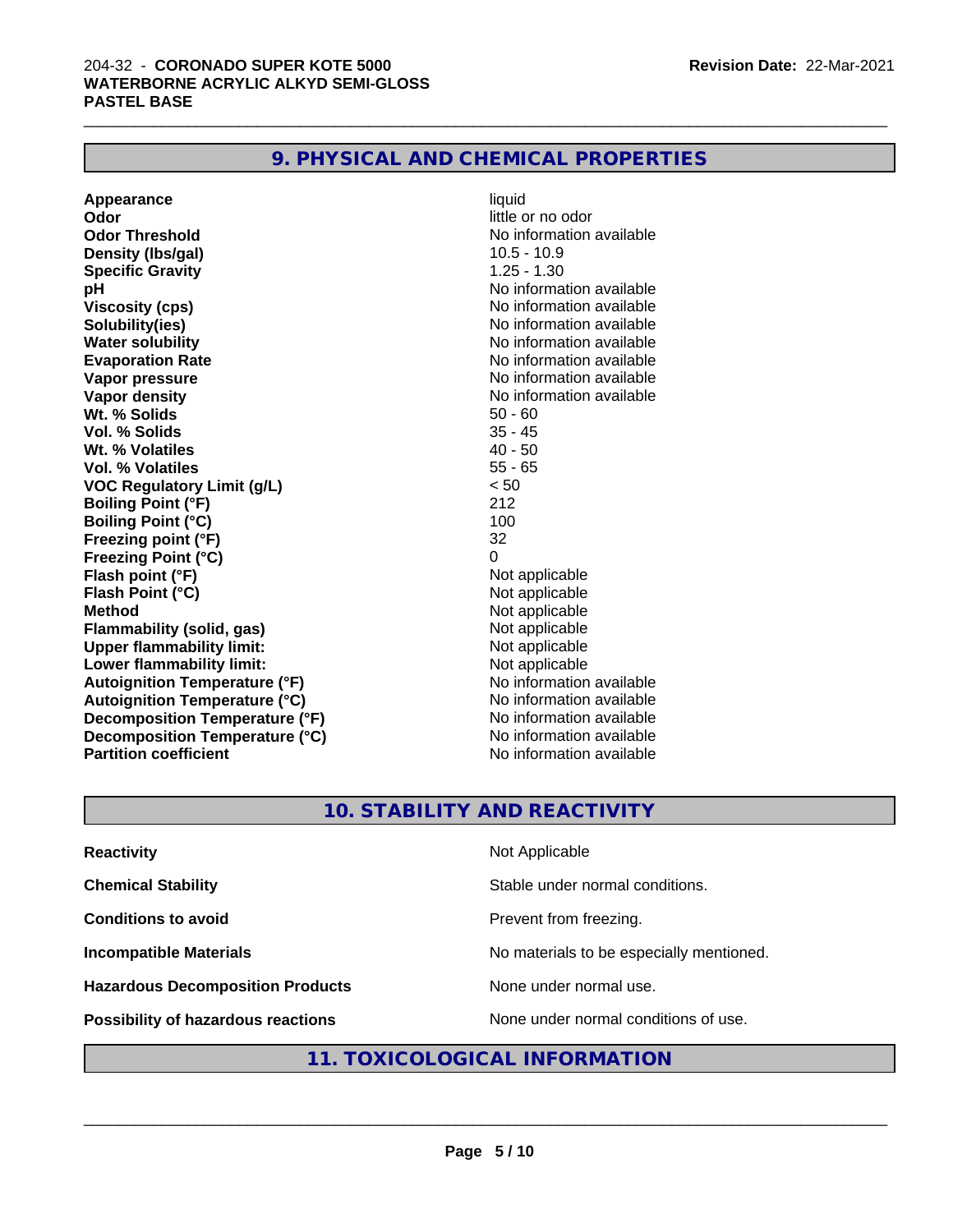| <b>Product Information</b>                               |                                                                                            |  |  |  |  |
|----------------------------------------------------------|--------------------------------------------------------------------------------------------|--|--|--|--|
| Information on likely routes of exposure                 |                                                                                            |  |  |  |  |
| <b>Principal Routes of Exposure</b>                      | Eye contact, skin contact and inhalation.                                                  |  |  |  |  |
| <b>Acute Toxicity</b>                                    |                                                                                            |  |  |  |  |
| <b>Product Information</b>                               | No information available                                                                   |  |  |  |  |
|                                                          | Symptoms related to the physical, chemical and toxicological characteristics               |  |  |  |  |
| <b>Symptoms</b>                                          | No information available                                                                   |  |  |  |  |
|                                                          | Delayed and immediate effects as well as chronic effects from short and long-term exposure |  |  |  |  |
| Eye contact                                              | May cause slight irritation.                                                               |  |  |  |  |
|                                                          |                                                                                            |  |  |  |  |
| <b>Skin contact</b>                                      | Substance may cause slight skin irritation. Prolonged or repeated contact may dry          |  |  |  |  |
|                                                          | skin and cause irritation.                                                                 |  |  |  |  |
| <b>Inhalation</b>                                        | May cause irritation of respiratory tract.                                                 |  |  |  |  |
| Ingestion                                                | Ingestion may cause gastrointestinal irritation, nausea, vomiting and diarrhea.            |  |  |  |  |
| <b>Sensitization</b>                                     | No information available                                                                   |  |  |  |  |
| <b>Neurological Effects</b>                              | No information available.                                                                  |  |  |  |  |
| <b>Mutagenic Effects</b>                                 | No information available.                                                                  |  |  |  |  |
| <b>Reproductive Effects</b>                              | Possible risk of impaired fertility. Possible risk of harm to the unborn child.            |  |  |  |  |
| <b>Developmental Effects</b>                             | No information available.                                                                  |  |  |  |  |
| <b>Target organ effects</b>                              | No information available.                                                                  |  |  |  |  |
| <b>STOT - single exposure</b>                            | No information available.<br>No information available.                                     |  |  |  |  |
| <b>STOT - repeated exposure</b><br>Other adverse effects | No information available.                                                                  |  |  |  |  |

 $\_$  ,  $\_$  ,  $\_$  ,  $\_$  ,  $\_$  ,  $\_$  ,  $\_$  ,  $\_$  ,  $\_$  ,  $\_$  ,  $\_$  ,  $\_$  ,  $\_$  ,  $\_$  ,  $\_$  ,  $\_$  ,  $\_$  ,  $\_$  ,  $\_$  ,  $\_$  ,  $\_$  ,  $\_$  ,  $\_$  ,  $\_$  ,  $\_$  ,  $\_$  ,  $\_$  ,  $\_$  ,  $\_$  ,  $\_$  ,  $\_$  ,  $\_$  ,  $\_$  ,  $\_$  ,  $\_$  ,  $\_$  ,  $\_$  ,

# **Numerical measures of toxicity**

# **The following values are calculated based on chapter 3.1 of the GHS document**

| <b>ATEmix (oral)</b>   | 45276 mg/kg  |
|------------------------|--------------|
| <b>ATEmix (dermal)</b> | 174053 mg/kg |

# **Component Information**

| Chemical name                                 | Oral LD50                                      | Dermal LD50              | Inhalation LC50          |
|-----------------------------------------------|------------------------------------------------|--------------------------|--------------------------|
| Titanium dioxide<br>13463-67-7                | $> 10000$ mg/kg (Rat)                          | $\sim$                   |                          |
| Kaolin<br>1332-58-7                           | $>$ 5000 mg/kg (Rat)                           | $>$ 5000 mg/kg (Rat)     |                          |
| Propylene glycol<br>$57-55-6$                 | $= 20$ g/kg (Rat)                              | $= 20800$ mg/kg (Rabbit) | $\overline{\phantom{a}}$ |
| Silica amorphous<br>7631-86-9                 | $= 7900$ mg/kg (Rat)                           | $>$ 2000 mg/kg (Rabbit)  | $> 2.2$ mg/L (Rat) 1 h   |
| Sodium C14-C16 olefin sulfonate<br>68439-57-6 | $= 2220$ mg/kg (Rat)                           | $> 740$ mg/kg (Rabbit)   |                          |
| Trimethylolpropane<br>77-99-6                 | $= 14100$ mg/kg (Rat)<br>$= 14000$ mg/kg (Rat) |                          | $> 0.29$ mg/L (Rat) 4 h  |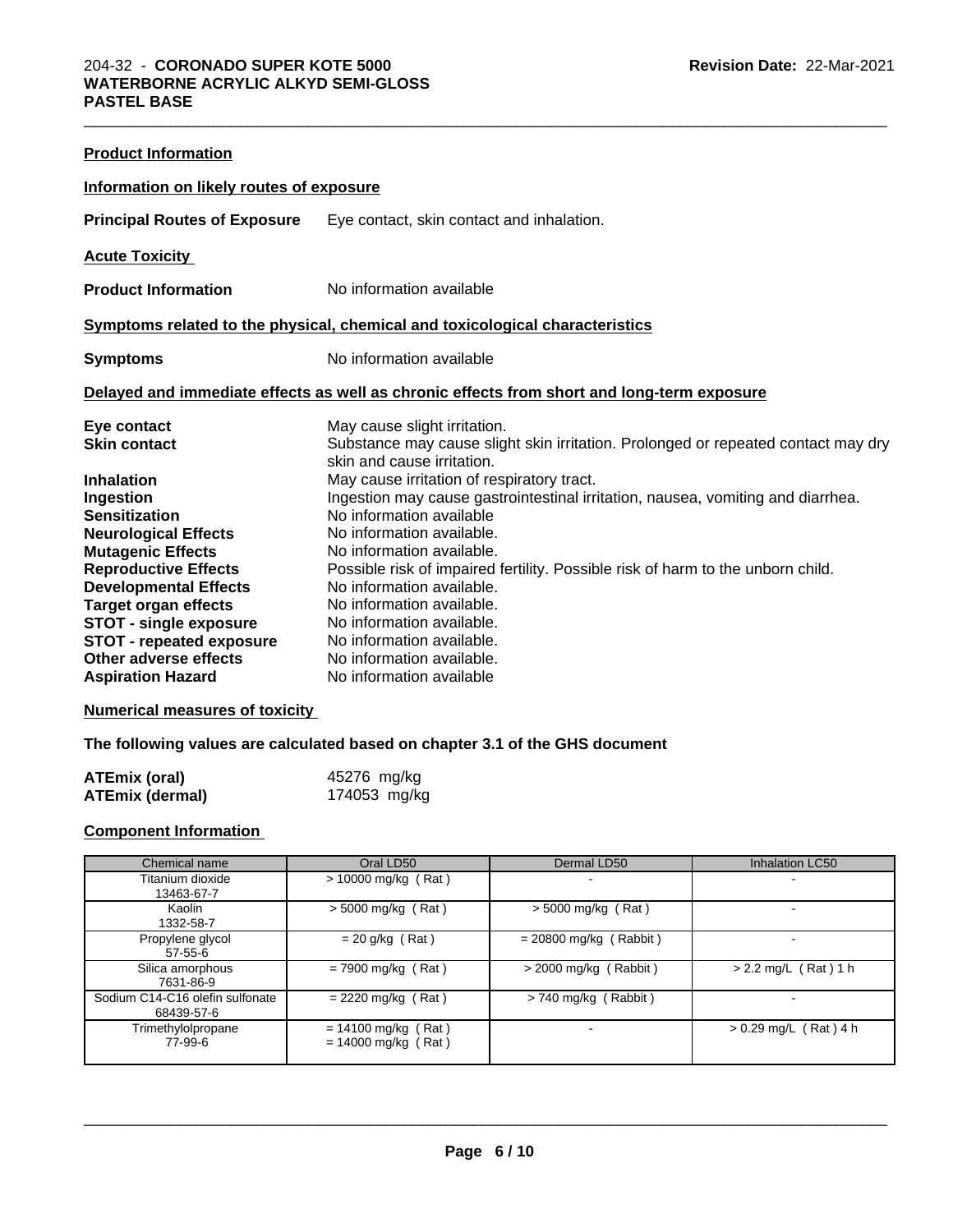# **Chronic Toxicity**

#### **Carcinogenicity**

*The information below indicateswhether each agency has listed any ingredient as a carcinogen:.*

| <b>Chemical</b><br>name | <b>IARC</b>                  | NTP | ດຂ⊔ ∧<br>יוחט |  |
|-------------------------|------------------------------|-----|---------------|--|
|                         | .<br>2B<br>Human<br>Possible |     | Listed<br>.   |  |
| .<br>dioxide<br>itanium | Carcinogen                   |     |               |  |

 $\_$  ,  $\_$  ,  $\_$  ,  $\_$  ,  $\_$  ,  $\_$  ,  $\_$  ,  $\_$  ,  $\_$  ,  $\_$  ,  $\_$  ,  $\_$  ,  $\_$  ,  $\_$  ,  $\_$  ,  $\_$  ,  $\_$  ,  $\_$  ,  $\_$  ,  $\_$  ,  $\_$  ,  $\_$  ,  $\_$  ,  $\_$  ,  $\_$  ,  $\_$  ,  $\_$  ,  $\_$  ,  $\_$  ,  $\_$  ,  $\_$  ,  $\_$  ,  $\_$  ,  $\_$  ,  $\_$  ,  $\_$  ,  $\_$  ,

• Although IARC has classified titanium dioxide as possibly carcinogenic to humans (2B), their summary concludes: "No significant exposure to titanium dioxide is thought to occur during the use of products in which titanium dioxide is bound to other materials, such as paint."

#### **Legend**

IARC - International Agency for Research on Cancer NTP - National Toxicity Program OSHA - Occupational Safety & Health Administration

**12. ECOLOGICAL INFORMATION**

# **Ecotoxicity Effects**

The environmental impact of this product has not been fully investigated.

# **Product Information**

#### **Acute Toxicity to Fish**

No information available

#### **Acute Toxicity to Aquatic Invertebrates**

No information available

#### **Acute Toxicity to Aquatic Plants**

No information available

#### **Persistence / Degradability**

No information available.

#### **Bioaccumulation**

There is no data for this product.

#### **Mobility in Environmental Media**

No information available.

#### **Ozone**

No information available

# **Component Information**

#### **Acute Toxicity to Fish**

Titanium dioxide  $LC50:$  > 1000 mg/L (Fathead Minnow - 96 hr.) Propylene glycol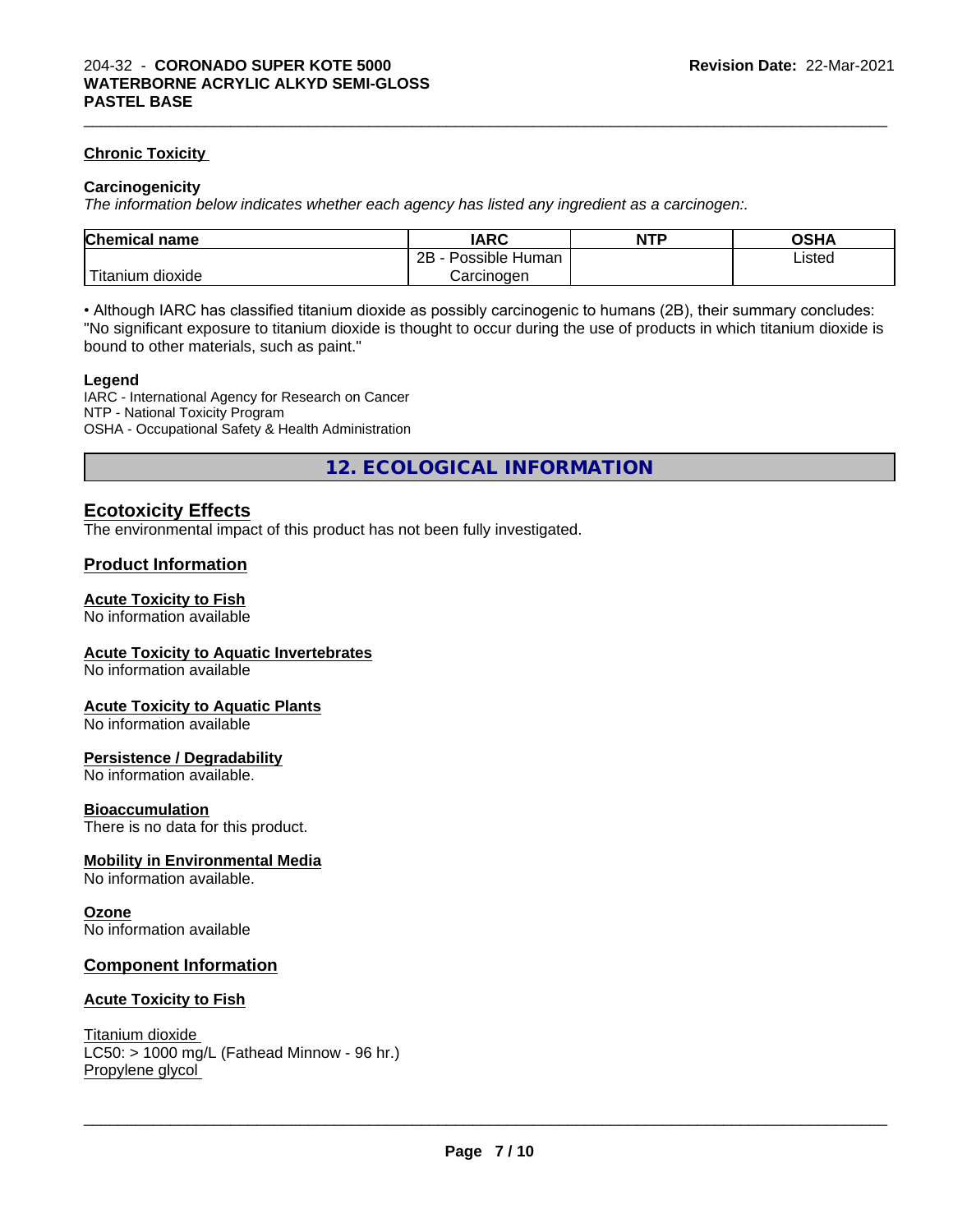LC50: 710 mg/L (Fathead Minnow - 96 hr.)

#### **Acute Toxicity to Aquatic Invertebrates**

#### Propylene glycol

EC50: > 10000 mg/L (Daphnia magna - 24 hr.)

#### **Acute Toxicity to Aquatic Plants**

No information available

|                              | 13. DISPOSAL CONSIDERATIONS                                                                                                                                                                                               |
|------------------------------|---------------------------------------------------------------------------------------------------------------------------------------------------------------------------------------------------------------------------|
| <b>Waste Disposal Method</b> | Dispose of in accordance with federal, state, and local regulations. Local<br>requirements may vary, consult your sanitation department or state-designated<br>environmental protection agency for more disposal options. |
|                              | 14. TRANSPORT INFORMATION                                                                                                                                                                                                 |
| <b>DOT</b>                   | Not regulated                                                                                                                                                                                                             |
| <b>ICAO/IATA</b>             | Not regulated                                                                                                                                                                                                             |
| <b>IMDG/IMO</b>              | Not regulated                                                                                                                                                                                                             |
|                              | 15. REGULATORY INFORMATION                                                                                                                                                                                                |

 $\_$  ,  $\_$  ,  $\_$  ,  $\_$  ,  $\_$  ,  $\_$  ,  $\_$  ,  $\_$  ,  $\_$  ,  $\_$  ,  $\_$  ,  $\_$  ,  $\_$  ,  $\_$  ,  $\_$  ,  $\_$  ,  $\_$  ,  $\_$  ,  $\_$  ,  $\_$  ,  $\_$  ,  $\_$  ,  $\_$  ,  $\_$  ,  $\_$  ,  $\_$  ,  $\_$  ,  $\_$  ,  $\_$  ,  $\_$  ,  $\_$  ,  $\_$  ,  $\_$  ,  $\_$  ,  $\_$  ,  $\_$  ,  $\_$  ,

# **International Inventories**

| <b>TSCA: United States</b> | Yes - All components are listed or exempt. |
|----------------------------|--------------------------------------------|
| <b>DSL: Canada</b>         | No - Not all of the components are listed. |

# **Federal Regulations**

| SARA 311/312 hazardous categorization |     |  |
|---------------------------------------|-----|--|
| Acute health hazard                   | Nο  |  |
| Chronic Health Hazard                 | Yes |  |
| Fire hazard                           | Nο  |  |
| Sudden release of pressure hazard     | No  |  |
| <b>Reactive Hazard</b>                | Nο  |  |

# **SARA 313**

Section 313 of Title III of the Superfund Amendments and Reauthorization Act of 1986 (SARA). This product contains a chemical or chemicals which are subject to the reporting requirements of the Act and Title 40 of the Code of Federal Regulations, Part 372:

*None*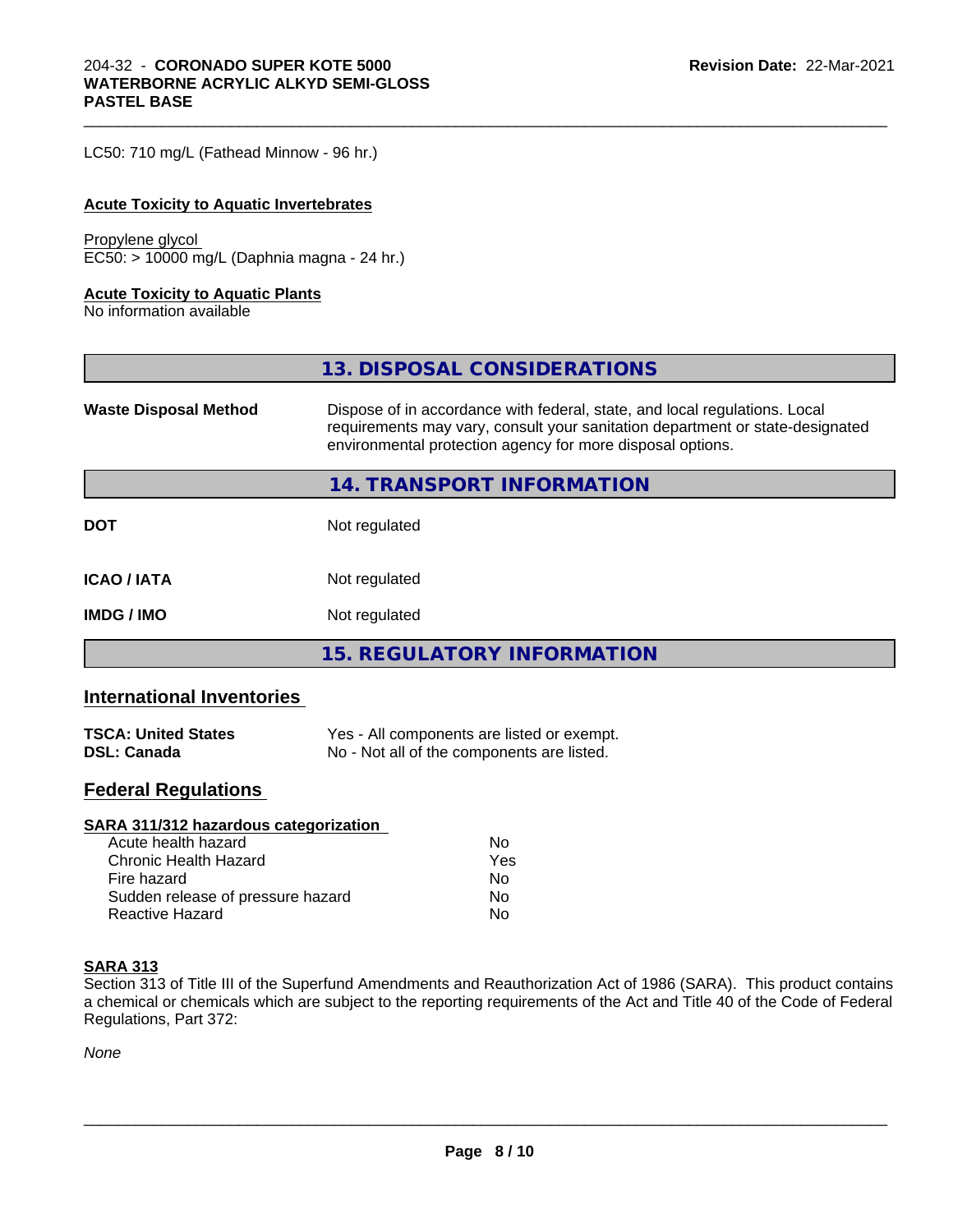# **Clean Air Act,Section 112 Hazardous Air Pollutants (HAPs) (see 40 CFR 61)**

This product contains the following HAPs:

*None*

# **US State Regulations**

# **California Proposition 65**

# **WARNING:** Cancer and Reproductive Harm– www.P65warnings.ca.gov

# **State Right-to-Know**

| <b>Chemical name</b> | <b>Massachusetts</b> | <b>New Jersey</b> | Pennsylvania |
|----------------------|----------------------|-------------------|--------------|
| Titanium dioxide     |                      |                   |              |
| Kaolin               |                      |                   |              |
| Limestone            |                      |                   |              |
| Silica amorphous     |                      |                   |              |

#### **Legend**

X - Listed

# **16. OTHER INFORMATION**

**HMIS** - **Health:** 2\* **Flammability:** 0 **Reactivity:** 0 **PPE:** -

 $\_$  ,  $\_$  ,  $\_$  ,  $\_$  ,  $\_$  ,  $\_$  ,  $\_$  ,  $\_$  ,  $\_$  ,  $\_$  ,  $\_$  ,  $\_$  ,  $\_$  ,  $\_$  ,  $\_$  ,  $\_$  ,  $\_$  ,  $\_$  ,  $\_$  ,  $\_$  ,  $\_$  ,  $\_$  ,  $\_$  ,  $\_$  ,  $\_$  ,  $\_$  ,  $\_$  ,  $\_$  ,  $\_$  ,  $\_$  ,  $\_$  ,  $\_$  ,  $\_$  ,  $\_$  ,  $\_$  ,  $\_$  ,  $\_$  ,

# **HMIS Legend**

- 0 Minimal Hazard
- 1 Slight Hazard
- 2 Moderate Hazard
- 3 Serious Hazard
- 4 Severe Hazard
- \* Chronic Hazard
- X Consult your supervisor or S.O.P. for "Special" handling instructions.

*Note: The PPE rating has intentionally been left blank. Choose appropriate PPE that will protect employees from the hazards the material will present under the actual normal conditions of use.*

*Caution: HMISÒ ratings are based on a 0-4 rating scale, with 0 representing minimal hazards or risks, and 4 representing significant hazards or risks. Although HMISÒ ratings are not required on MSDSs under 29 CFR 1910.1200, the preparer, has chosen to provide them. HMISÒ ratings are to be used only in conjunction with a fully implemented HMISÒ program by workers who have received appropriate HMISÒ training. HMISÒ is a registered trade and service mark of the NPCA. HMISÒ materials may be purchased exclusively from J. J. Keller (800) 327-6868.*

 **WARNING!** If you scrape, sand, or remove old paint, you may release lead dust. LEAD IS TOXIC. EXPOSURE TO LEAD DUST CAN CAUSE SERIOUS ILLNESS, SUCH AS BRAIN DAMAGE, ESPECIALLY IN CHILDREN. PREGNANT WOMEN SHOULD ALSO AVOID EXPOSURE.Wear a NIOSH approved respirator to control lead exposure. Clean up carefully with a HEPA vacuum and a wet mop. Before you start, find out how to protect yourself and your family by contacting the National Lead Information Hotline at 1-800-424-LEAD or log on to www.epa.gov/lead.